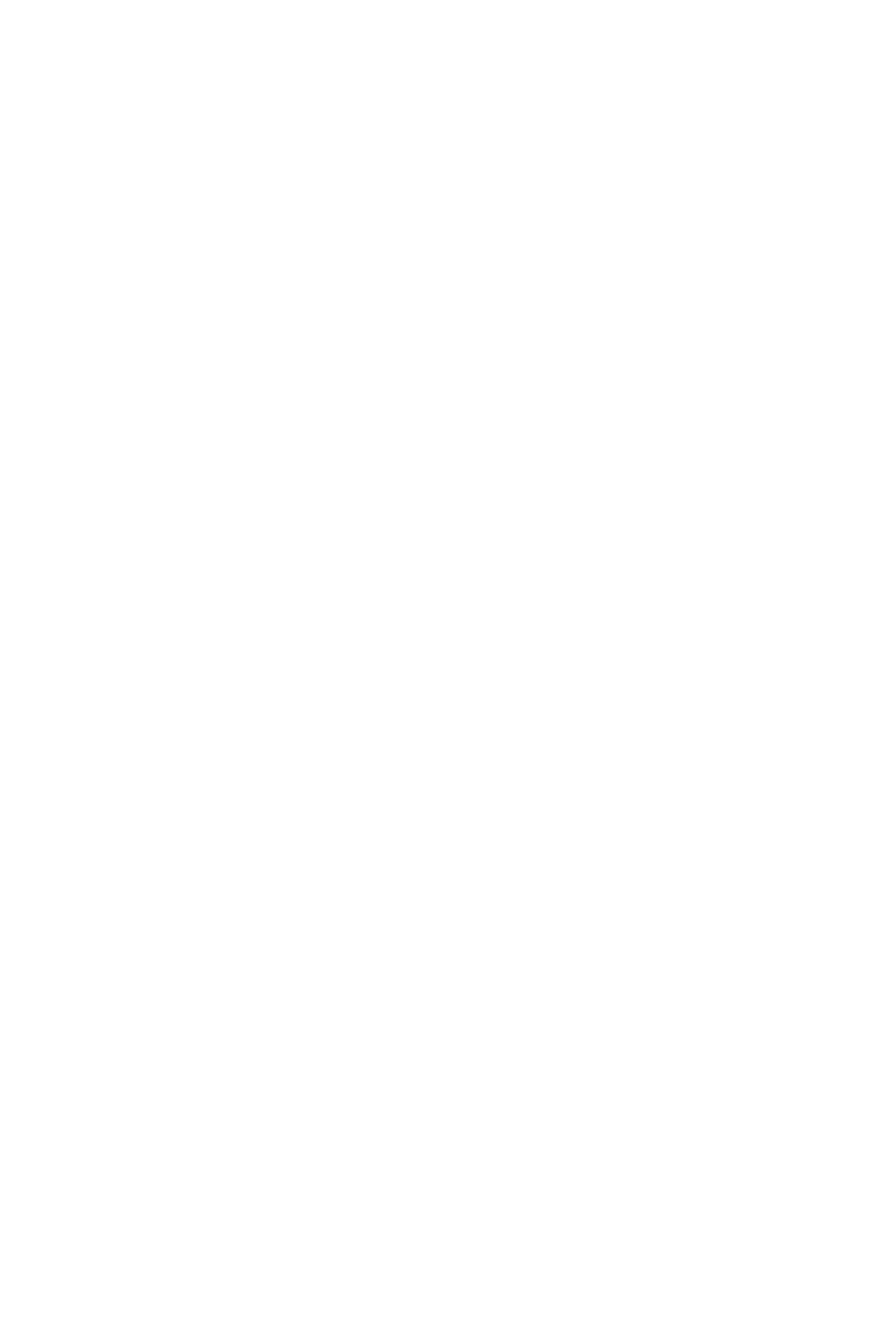John Lang

Slanderer in Hindoostanee Lawyer for the Ranee

# Amit Ranjan

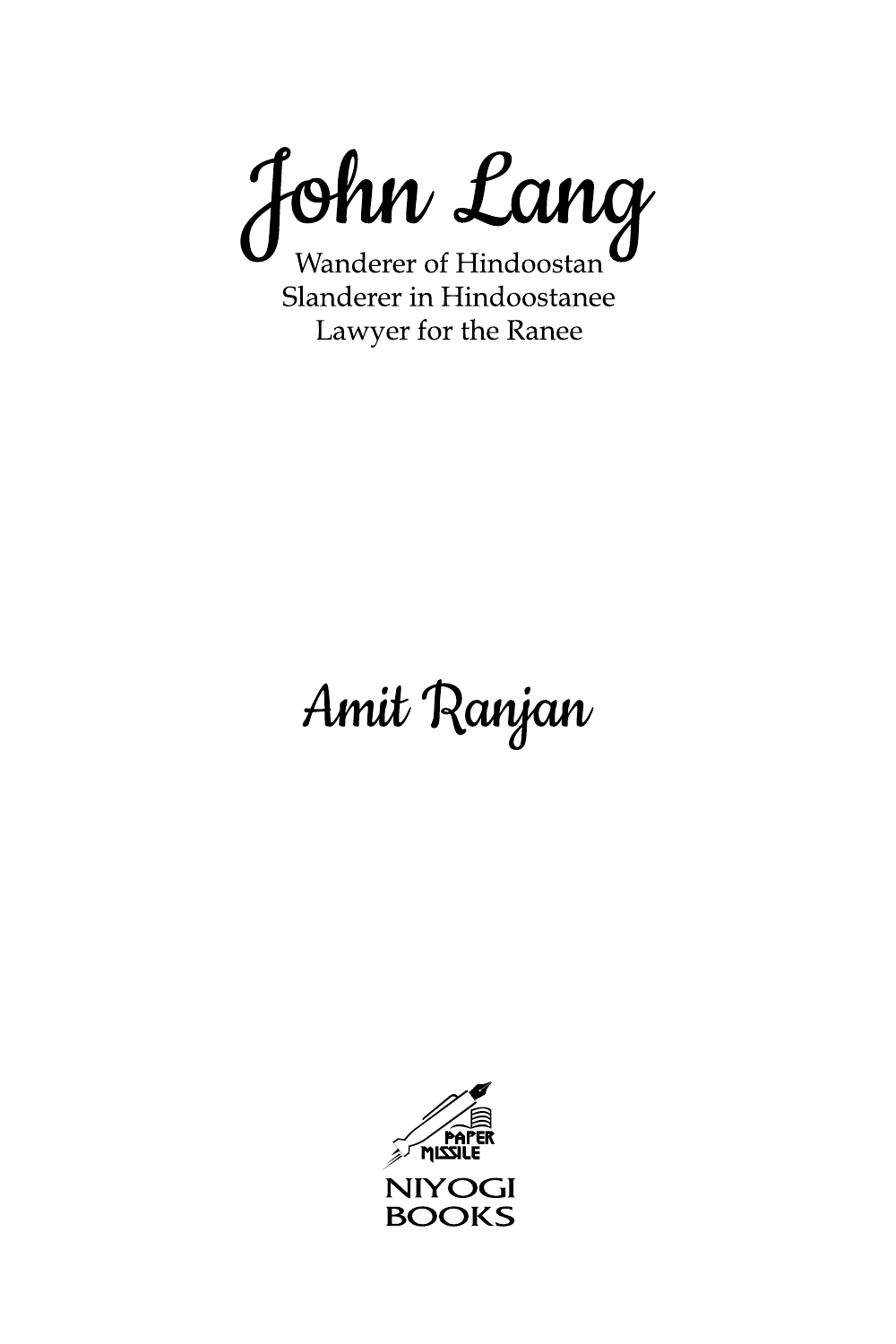#### Published by **NIYOGI BOOKS**

Block D, Building No. 77, Okhla Industrial Area, Phase-I, New Delhi-110 020, INDIA Tel: 91-11-26816301, 26818960 Email: niyogibooks@gmail.com Website: www.niyogibooksindia.com

Text © Amit Ranjan

Editor: Vibha Chakravarty Kumar Design: Shashi Bhushan Prasad Cover design: Sadhvi Jawa

ISBN: 978-93-91125-05-9 Publication: 2021

All rights are reserved. No part of this publication may be reproduced or transmitted in any form or by any means, electronic or mechanical, including photocopying, recording or by any information storage and retrieval system without prior written permission and consent of the Publisher.

Printed at: Niyogi Offset Pvt. Ltd., New Delhi, India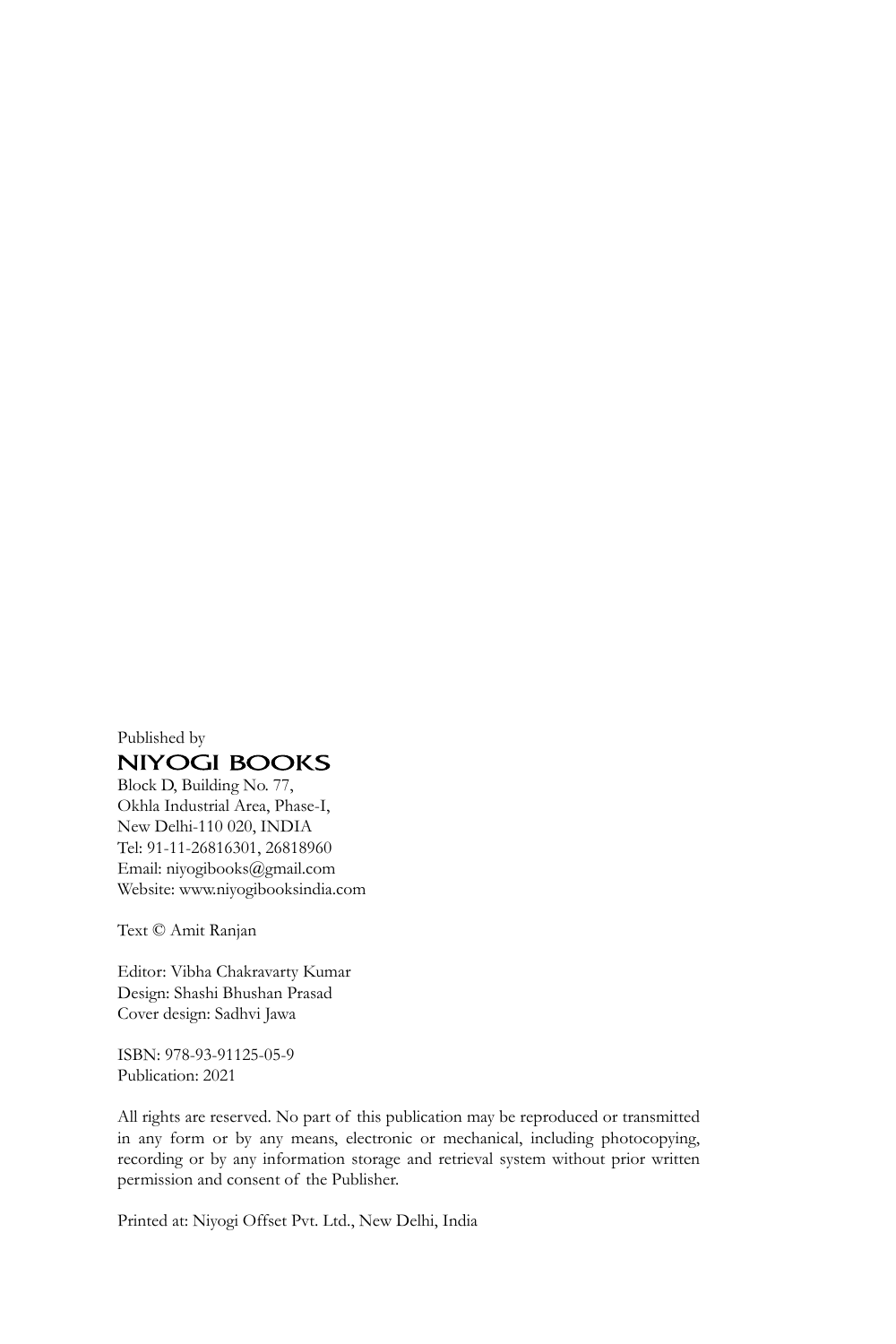*To Mom…*

*And to Alice, whose name rhymes with 'gallus'.*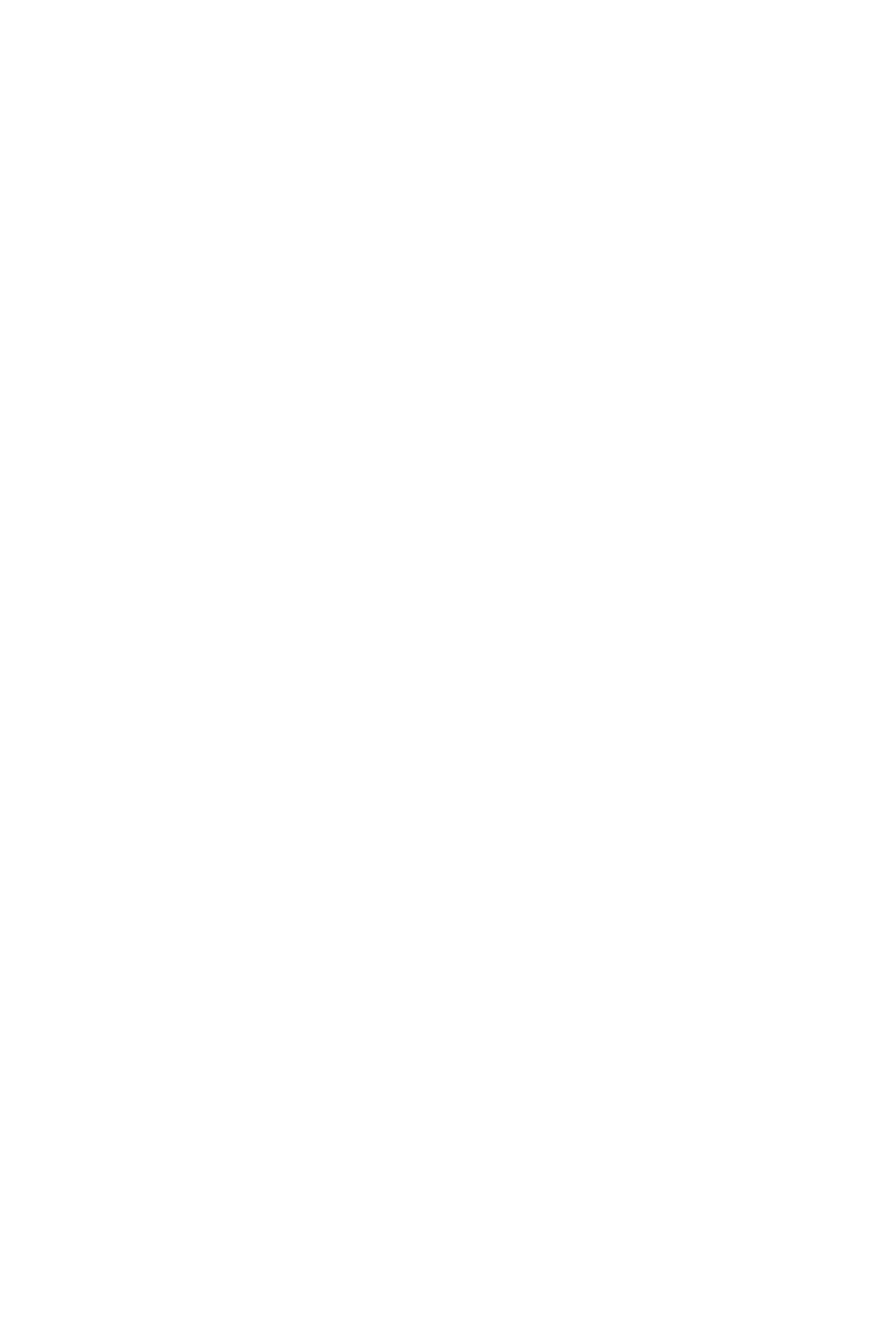#### *Praise for the Book*:

Amit Ranjan's page-turning chronicle of the life and times of John Lang—an obscure Australian lawyer and writer who made his career in India, representing the Rani of Jhansi—presents readers with a diversion that is, in equal parts, history and literary delight.

> *Prof. Kama Maclean History Chair, South Asia Institute, University of Heidelberg, Germany*

Amit Ranjan has written a remarkable book. At once a history of literature and an expedition into the culture and politics of a forgotten 19th century India, it is also, in a way, a song to the process of literary criticism and the potential it holds for self-discovery, threaded through by Dr Ranjan's eye for coincidence and rhyme in history and language. The fascinating John Lang took his own fiction's inspiration from Boccaccio's meta-stories; here Amit Ranjan turns Lang's life into another intertextual metanarrative, a journey across novels and plays, newspapers and court depositions, that traces a winding trail from Lang's world into ours. It deserves the attention of any reader interested in the connected histories of world literature.

> *Dr Carlos Grenier, Florida International University, Miami, USA*

Amit Ranjan's relentless pursuit of the intriguing John Lang has culminated in a most valuable book for those seeking to better understand the *longue duree* of Australia's Asian context. Further, the work highlights the powerful witness of an Australian who, through his own colonial background, was uniquely positioned to cast a critical gaze upon British colonialism and its legacies during a momentous period in Indian history.

> *Prof. Sean Brawley Professor of History, Macquarie University, Sydney, Australia*

Ranjan writes with a quirky intelligence playfully moving between archival documentation, oral tradition, anecdote and his own storytelling skills. He places the personage of Lang center stage in the world in which he moved—India, Australia, Britain—and assesses his legacy. He speaks with an affectionately critical eye and articulates fresh and nuanced perspectives on the collusion and collision of race and gender, colonial politics, the legal system, and the literary world. Ultimately, the joy of reading comes from the spirited narration that tests shifting boundaries of visions of truth and ethics, history and fiction.

> *Prof. Stephanos Stephanides, Founding faculty of University of Cyprus*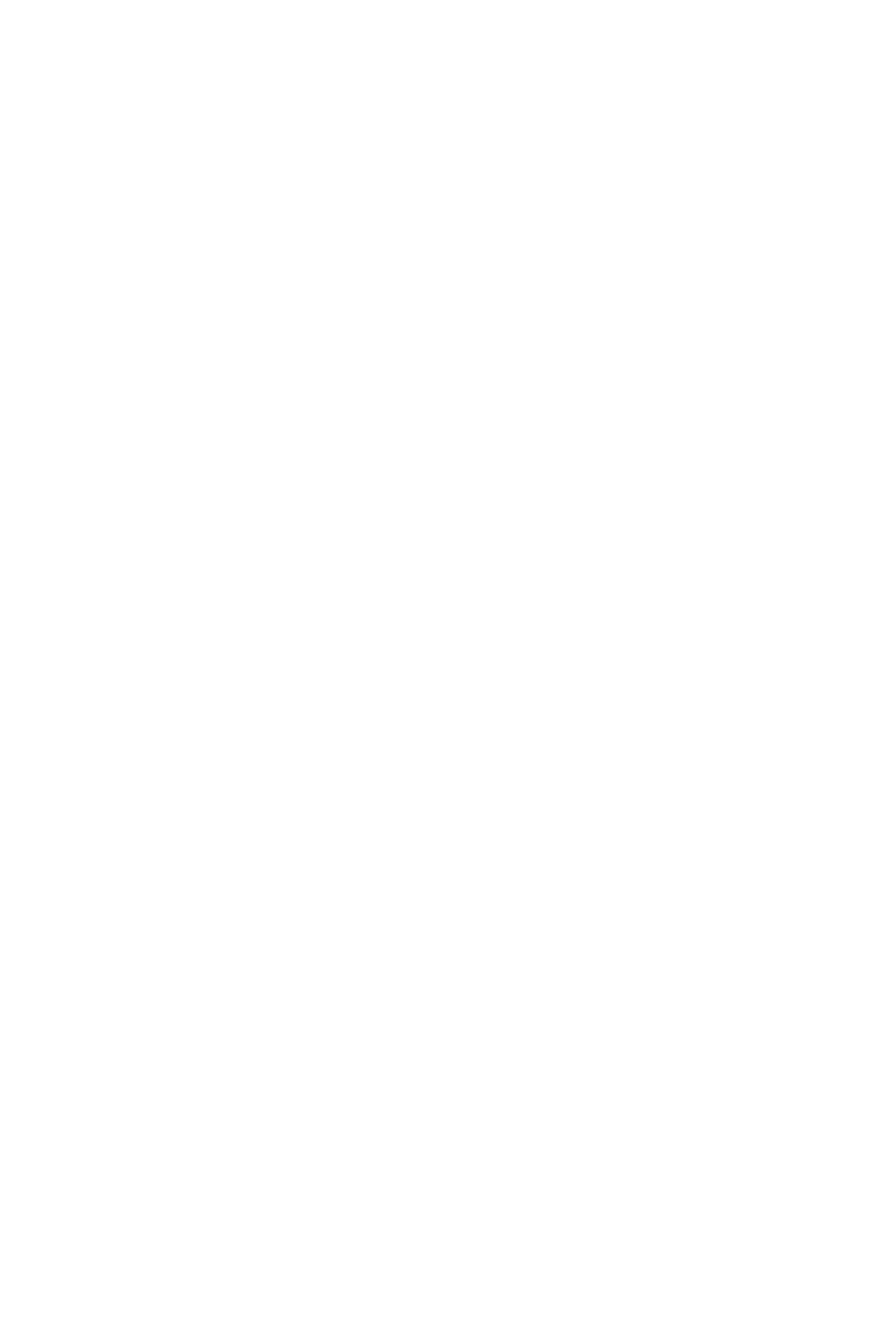## Epigraph

*Pablo Picasso could draw Realistic portraits very well. But then, he chose a form of his own.*

—Dr Saugata Bhaduri, who apart from being an astute academic, is also the famous actor who essayed the role of Fooko in the famous play *The True Story of Fooko, Shoe Kriya and Fooko in Just Three Acts*, *Mind the Commas, Please*. In a private conversation, over something from Malibu.

New Delhi, April 2011

*I have fallen in love with India. I have even worked on the sets of a Bollywood film. The best thing is that Indians speak English so well. I have had some amazing conversations, but I miss out on something. The punch line in an Indian-English conversation is always in Hindi.* 

—Ida Hattemer-Higgins, famous German-American writer, at a conversation at the Haseraghatta Bar, under the evening star.

Bengaluru, December 2010

*O Jhansi-ki-rani-ka-lawyer-ka-scholar! What if someone steals your mad ideas? That person will be called Jhansi-ki-rani-ka-lawyer-ka-scholar-ka-chor.*

—Anahita Mukherjee, super reporter, at the Pyrmont Bridge.

Sydney, May 2010

*Catherine Tekakwitha, who are you? Are you (1656–1680)? Is that enough? Are you Iroquois Virgin? Are you the Lily of the Shores of the Mohawk River? Can I love you in my own way? I am an old scholar, better-looking now than when I was young. That's what sitting on your ass does to your face.* 

—Mr Leonard Cohen, in *Beautiful Losers.* Almost two score years ago.

*Time present and time past. Are both perhaps present in time future. And time future contained in time past.*

—T.S. Eliot, in 'Burnt Norton', *Four Quartets* (1941)*.*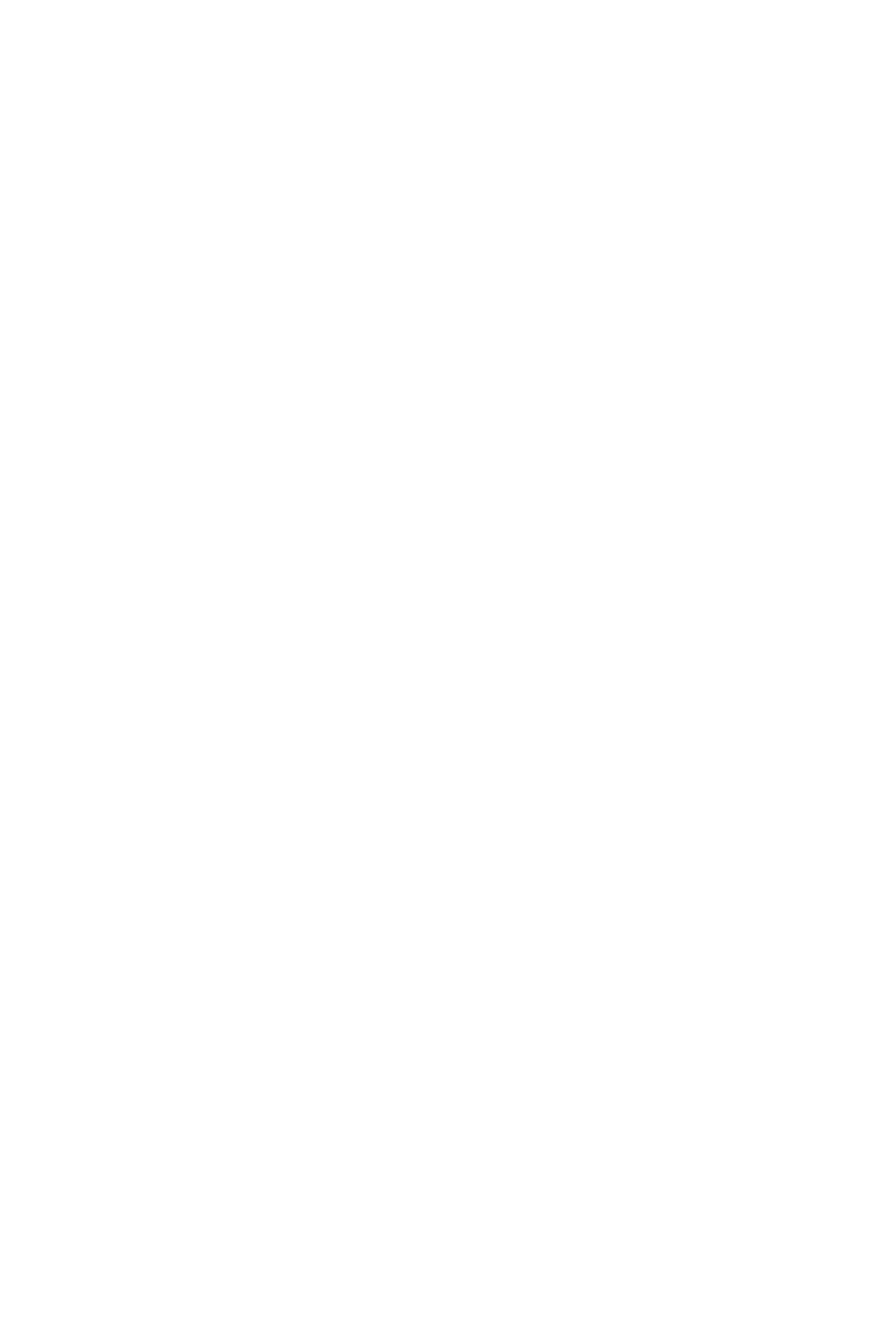## **CONTENTS**

| Foreword                                                        | 13  |
|-----------------------------------------------------------------|-----|
| Preface                                                         | 17  |
| A Letter for Mr Lang                                            | 21  |
| Stories Forgotten, or Lying in the Cold                         | 43  |
| Tom Taylor, or Sartor Resartus                                  | 47  |
| The Death of Abe Lincoln                                        | 58  |
| What Shaw Saw, or The Seed Planted                              | 61  |
| The Book That Saved a Life                                      | 65  |
| The Story of Isaacs                                             | 76  |
| The Italian Connexion                                           | 86  |
| William Cobb Hurry, or the Skull Smuggler Phrenological Trigger | 108 |
| Fisher Dead is More Powerful Than Fisher Alive                  | 131 |
| Poe's Woes, or Ravens, Roosters and Pigs                        | 140 |
| Undeclared Cards on Dickens's Table                             | 152 |
| Will He Marry Her? or Will She Marry Him?                       | 178 |
| Boccaccio and The Rani                                          | 217 |
| The Curious Case of the Lala                                    | 224 |
| My Friend's Wife, or Lang You're Wanted                         | 291 |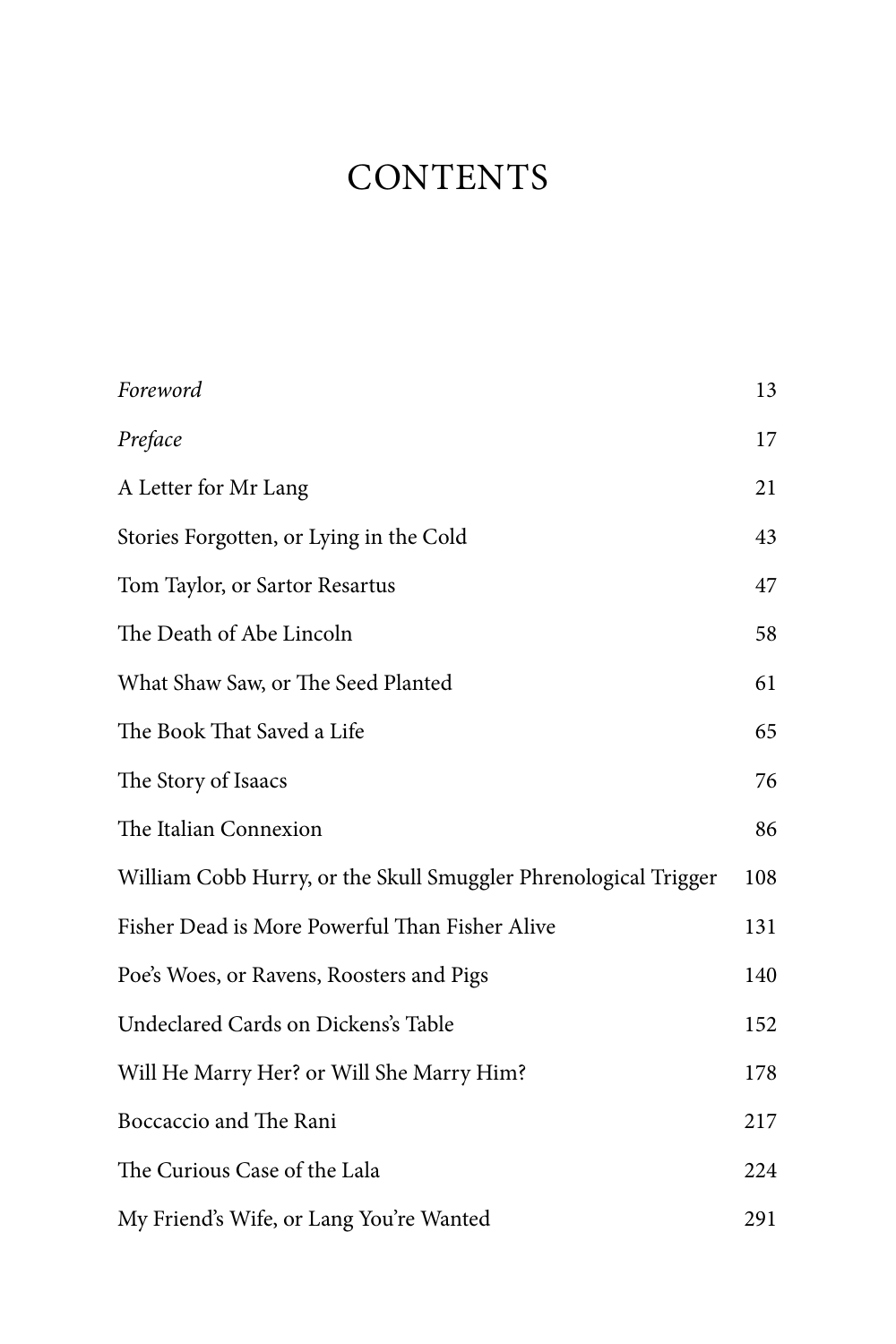| The Tale of Two Wives    | 347 |
|--------------------------|-----|
| Ahead of His Times       | 370 |
| End Notes and References | 403 |
| Bibliography             | 428 |
| Acknowledgements         | 441 |
| Index                    | 461 |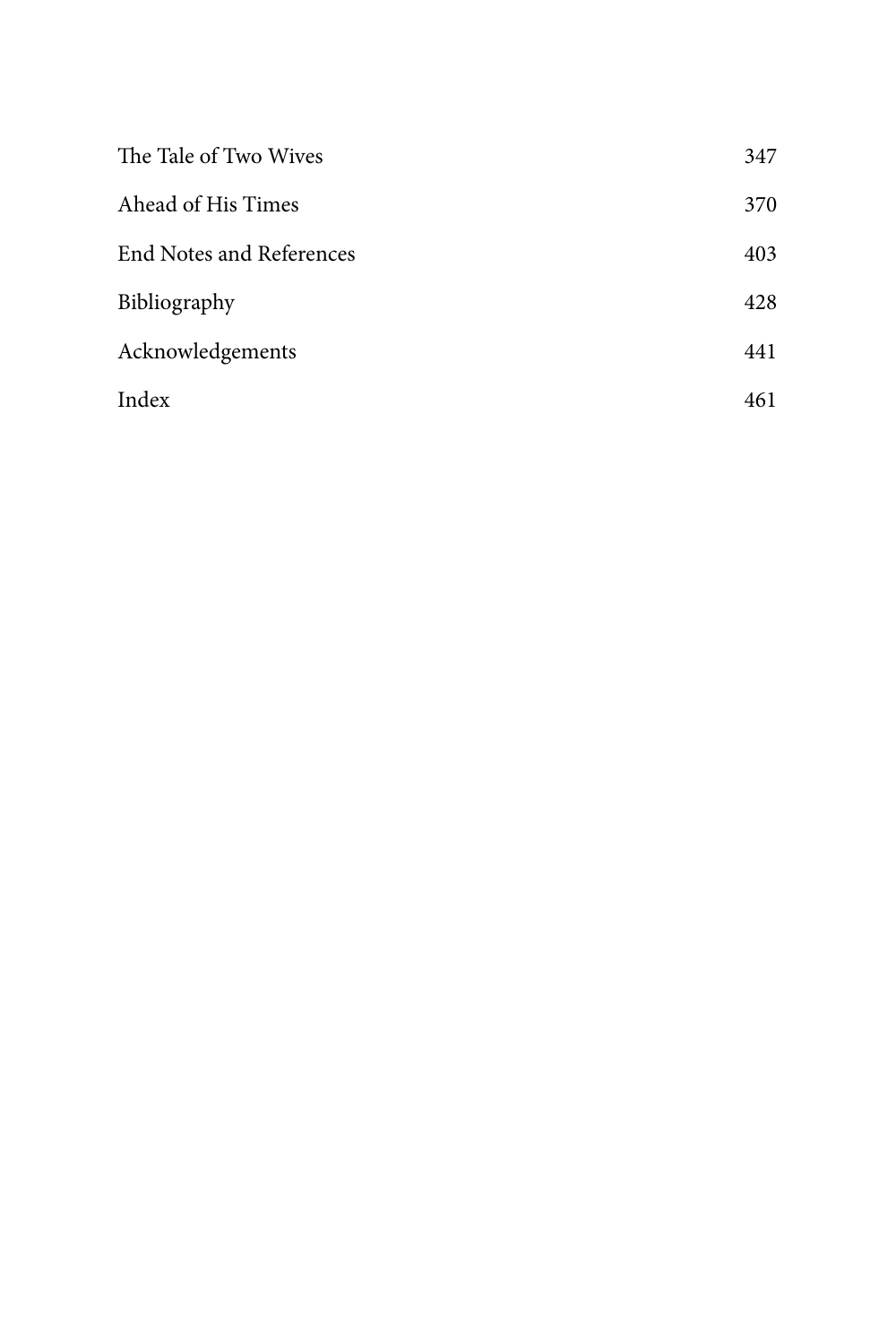### FOREWORD

One would think this is a book only about John Lang, the 19th century Australian-turned-Indian, barrister-cum-author-cum-maverick. The John Lang who was born in Sydney in 1816, studied in England from 1837 to 1841 to become a barrister, and sailed off to Calcutta in 1842 to practise law there till 1845. The John Lang who also started the remarkable journal *The Mofussilite*; who relocated—along with his journal—to Ambala in 1846; to Meerut thereafter; then to Agra in 1857 and back to Meerut in 1859, and died in Mussoorie in 1864. The John Lang who is buried in a rather difficult-to-find grave in Camel's Back Road cemetery in Landour, Mussoorie.

The John Lang who, in his short life of 48 years, produced no less than 23 novels or serialised volumes of fiction, one travelogue, some plays, and five volumes of poetry—apart from numerous other pieces in journals and periodicals, making him practically the first substantial author in Australian literature. The John Lang who routinely published anti-East India Company tracts in his journal, fought as a lawyer against the Company on several occasions—including, most famously, for Laxmi Bai, the Rani of Jhansi, thus making him a notable player in India's own (post) colonial history.

The John Lang who, thus, ought to be a major figure in the chequered histories of British imperialism and a pioneer in Indo– Australian political and cultural relations, and yet languishes in obscurity—generally overlooked by official historiography. A Lang in need of a language of re-inscription in public memory.

Well, that this book, for sure, minimally is.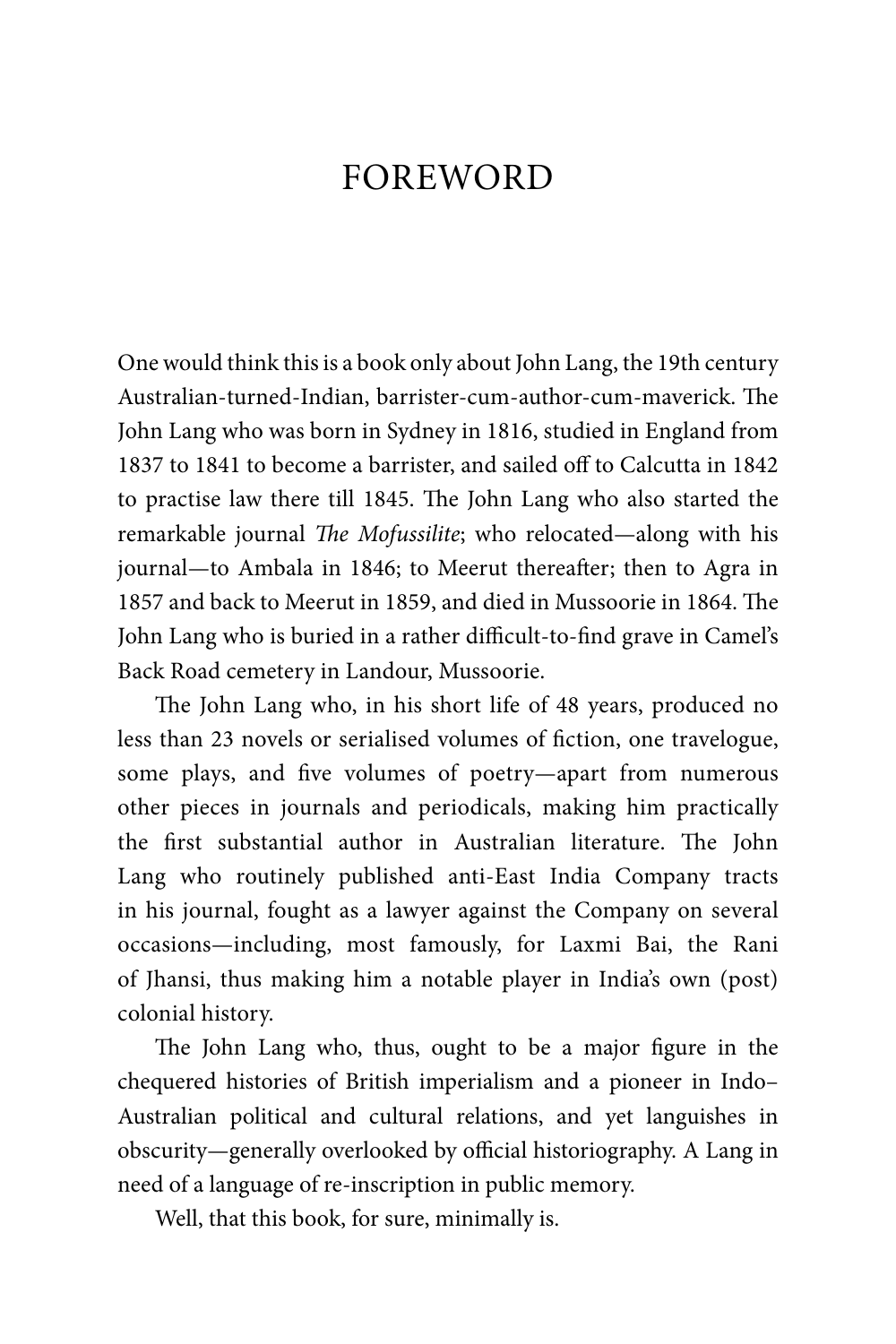John Lang

It is indeed a meticulously researched work on John Lang—his life, his exploits, and his literary output. Amit Ranjan spent nearly a decade chasing this elusive and yet so important figure down musty archives and dusty by-lanes, through ghostly cemeteries and ghastly bureaucratic tangles, across India and Australia. In that chase, Ranjan has collected an incredible corpus of material and anecdotes, which is presented here to piece together the complex jigsaw puzzle that John Lang seemingly is. All this has been buttressed with several fellowships to visit Australia and the US for conducting this research—a fullfledged doctoral dissertation emerging out of the process, and numerous publications and media appearances on the subject.

While Ruskin Bond was indeed the first to have attempted to bring John Lang out of the bushes in 1964—by discovering his shrubberyridden grave in Mussoorie a century after his death, and writing about him and his stories—Lang was still to remain in utter obscurity for four more decades. It was only in late 2002, when Rory Medcalf, the then spokesperson of the Australian High Commission in India, started researching on Lang in collaboration with Australian scholar Victor Crittenden—resulting in a book by Crittenden on John Lang in 2005. There was also the unveiling of a plaque at Christ Church, Mussoorie, on 15 August 2005 by the Australian High Commission in memory of the 'barrister, writer, journalist, wanderer, and editor of *The Mofussilite*, the first Australian-born novelist...a brilliant and restless soul'.

Amit Ranjan began his research on John Lang around this time. It will not be an exaggeration to say that, while the couple of efforts mentioned above may have sown early seeds of Lang revival, it is Amit's sustained enterprise over the years that has brought Lang to greater public attention. There is a plethora of academic events and publications blossoming on Lang now.

This book does indeed bear out the toils and the fruits of such singular pathbreaking research: the almost mystical pursuit by a